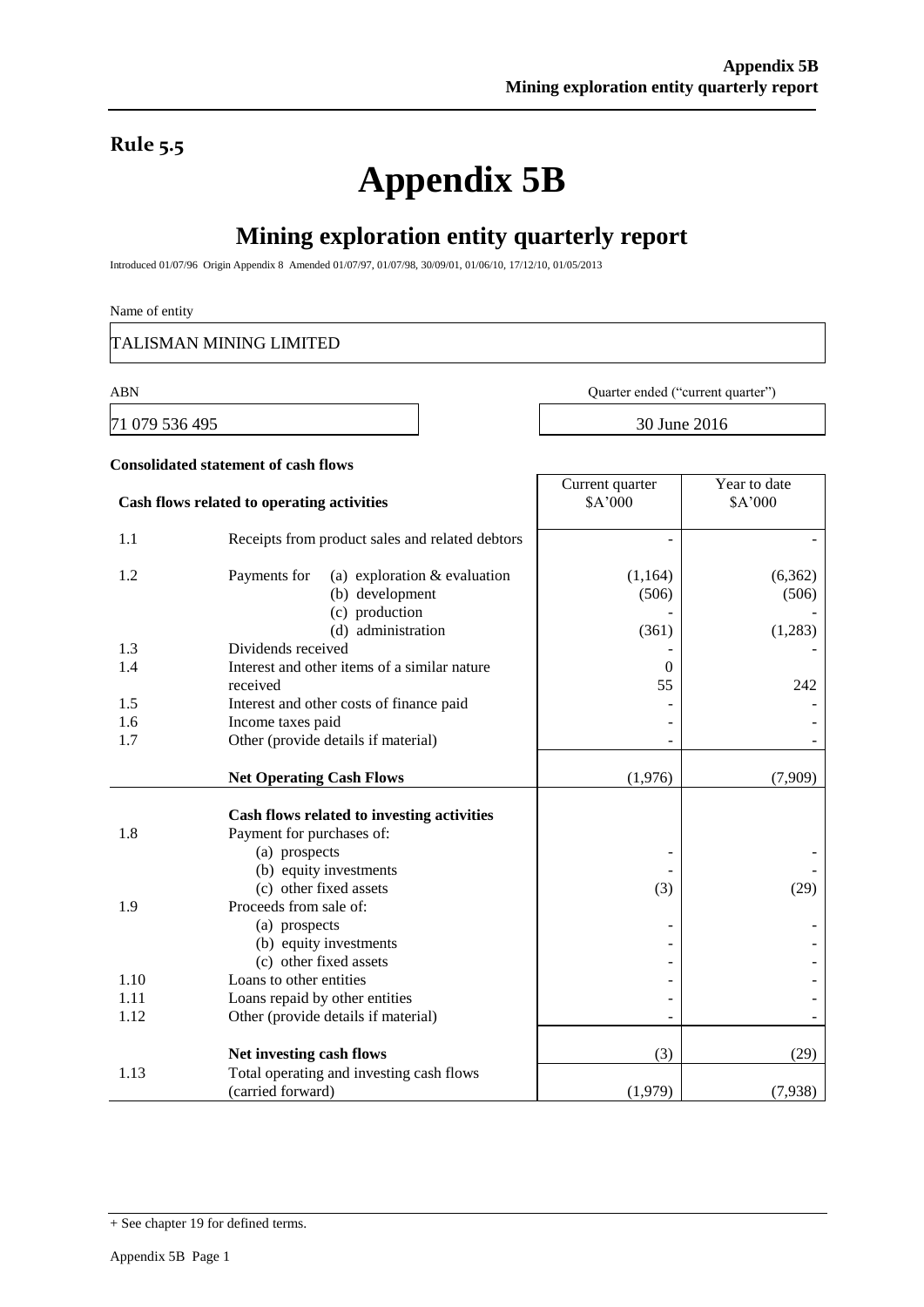| 1.13         | Total operating and investing cash flows                                            | (1,979) | (7,938) |
|--------------|-------------------------------------------------------------------------------------|---------|---------|
|              | (brought forward)                                                                   |         |         |
|              |                                                                                     |         |         |
|              | Cash flows related to financing activities                                          |         |         |
| 1.14         | Proceeds from issues of shares, options, etc.                                       | -       | 24,713  |
| 1.15         | Proceeds from sale of forfeited shares                                              | -       |         |
| 1.16         | Proceeds from borrowings                                                            | -       |         |
| 1.17         | Repayment of borrowings                                                             | -       |         |
| 1.18         | Dividends paid                                                                      |         |         |
| 1.19         | Other (share issue costs)                                                           |         | (1,236) |
|              | Net financing cash flows                                                            |         | 23,477  |
|              | Net increase (decrease) in cash held                                                | (1,979) | 15,539  |
| 1.20<br>1.21 | Cash at beginning of quarter/year to date<br>Exchange rate adjustments to item 1.20 | 22,222  | 4,704   |
| 1.22         | Cash at end of quarter                                                              | 20,243  | 20,243  |

#### **Payments to directors of the entity and associates of the directors, related entities of the entity and associates of the related entities**

|      |                                                                  | Current quarter<br>\$A'000 |
|------|------------------------------------------------------------------|----------------------------|
| 1.23 | Aggregate amount of payments to the parties included in item 1.2 |                            |
| 1.24 | Aggregate amount of loans to the parties included in item 1.10   |                            |

1.25 Explanation necessary for an understanding of the transactions

Salaries, superannuation, termination payments and consulting fees paid to Directors.

#### **Non-cash financing and investing activities**

2.1 Details of financing and investing transactions which have had a material effect on consolidated assets and liabilities but did not involve cash flows

N/A

2.2 Details of outlays made by other entities to establish or increase their share in projects in which the reporting entity has an interest

 $N/A$ 

<sup>+</sup> See chapter 19 for defined terms.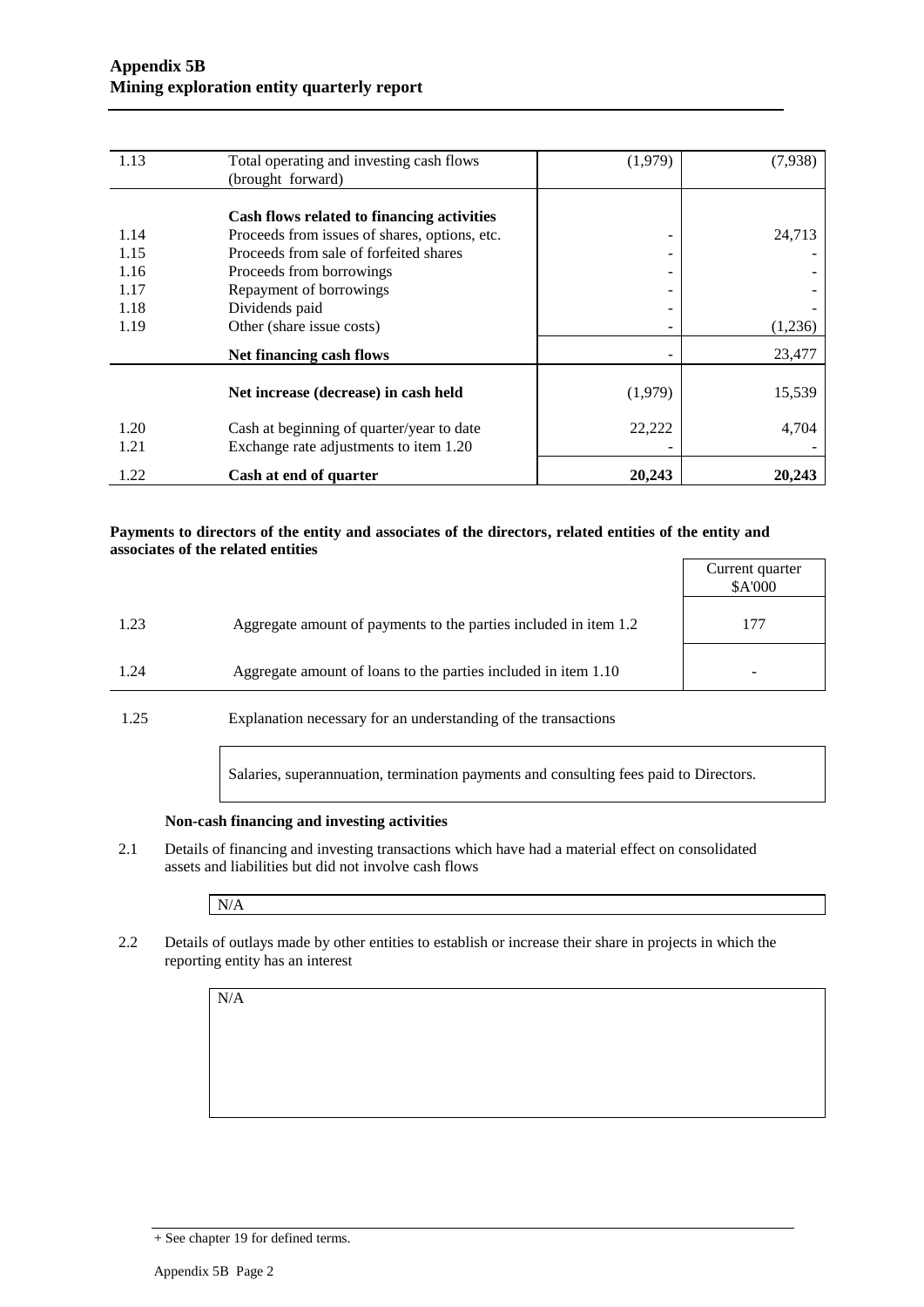#### **Financing facilities available**

*Add notes as necessary for an understanding of the position.*

|     |                             | Amount available<br>\$A'000 | Amount used<br>\$A'000 |
|-----|-----------------------------|-----------------------------|------------------------|
| 3.1 | Loan facilities             | -                           | -                      |
| 3.2 | Credit standby arrangements |                             |                        |

#### **Estimated cash outflows for next quarter**

|     |                            | \$A'000 |
|-----|----------------------------|---------|
| 4.1 | Exploration and evaluation | 2,264   |
| 4.2 | Development                | 653     |
| 4.3 | Production                 |         |
| 4.4 | Administration             | 663     |
|     | <b>Total</b>               | 3,580   |

#### **Reconciliation of cash**

|     | Reconciliation of cash at the end of the quarter (as<br>shown in the consolidated statement of cash flows) to<br>the related items in the accounts is as follows. | Current quarter<br>\$A'000 | Previous quarter<br>\$A'000 |
|-----|-------------------------------------------------------------------------------------------------------------------------------------------------------------------|----------------------------|-----------------------------|
| 5.1 | Cash on hand and at bank                                                                                                                                          | 820                        | 16,219                      |
| 5.2 | Deposits at call                                                                                                                                                  | 19,008                     | 6.003                       |
| 5.3 | Bank overdraft                                                                                                                                                    |                            |                             |
| 5.4 | Other (restricted cash in Doolgunna Joint Venture<br>with Sandfire Resources NL)                                                                                  | 415                        |                             |
|     | Total: cash at end of quarter (item 1.22)                                                                                                                         | 20,243                     | 22,222                      |

<sup>+</sup> See chapter 19 for defined terms.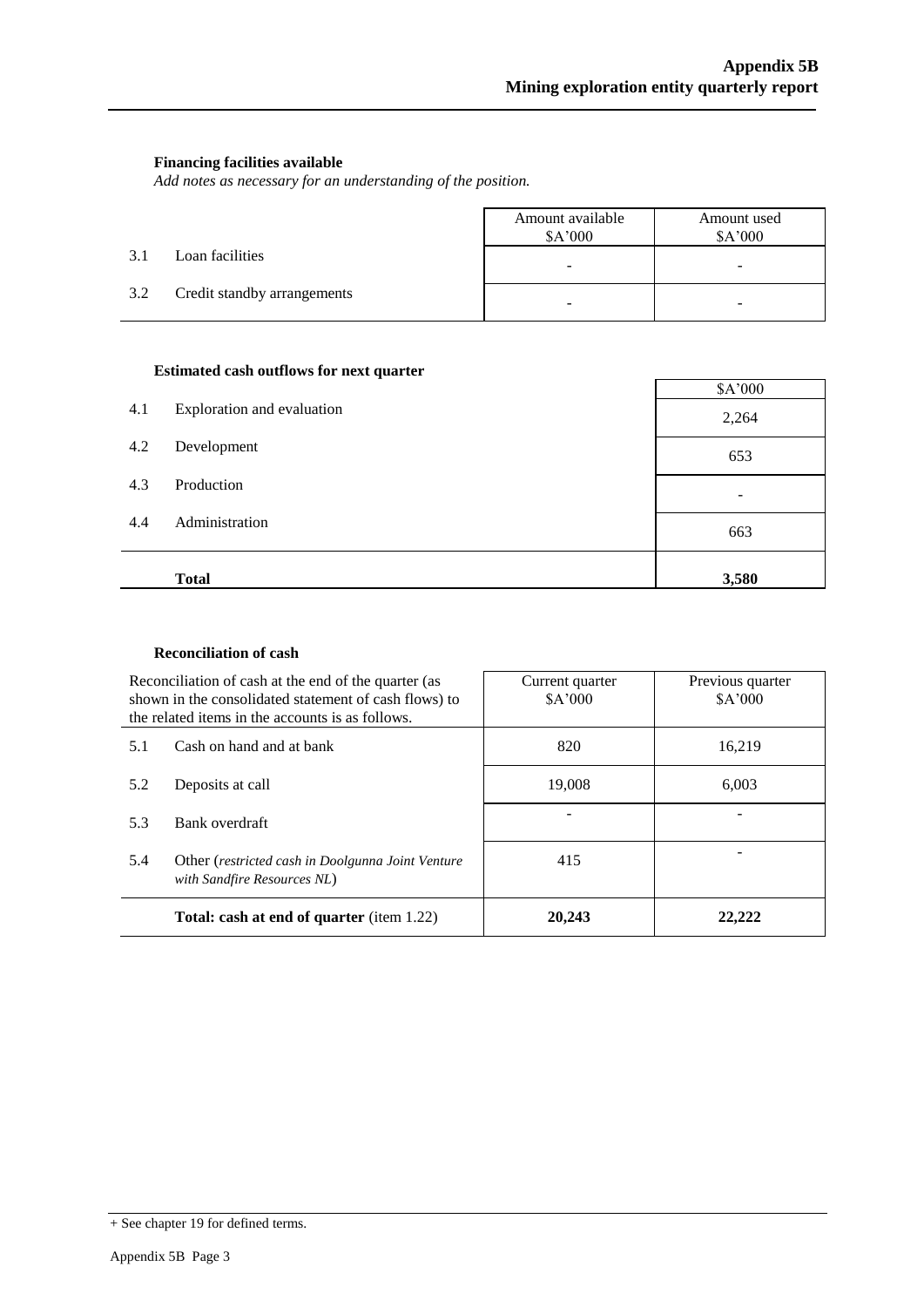#### **Changes in interests in mining tenements**

|     |                                                                     | Tenement reference        | Nature of interest<br>(note (2)) | Interest at<br>beginning of | Interest at<br>end of |
|-----|---------------------------------------------------------------------|---------------------------|----------------------------------|-----------------------------|-----------------------|
|     |                                                                     |                           |                                  | quarter                     | quarter               |
| 6.1 | Interests in mining<br>tenements relinquished,<br>reduced or lapsed |                           |                                  |                             |                       |
| 6.2 | Interests in mining                                                 |                           |                                  |                             |                       |
|     | tenements acquired or<br>increased                                  | <b>Doolgunna Projects</b> |                                  |                             |                       |
|     |                                                                     | P52/1528                  | Application                      | 0%                          | 0%                    |
|     |                                                                     | E52/3423                  | Application                      | 0%                          | 0%                    |
|     |                                                                     | E52/3424                  | Application                      | 0%                          | 0%                    |
|     |                                                                     | E52/3425                  | Application                      | 0%                          | 0%                    |
|     |                                                                     | <b>Sinclair</b>           |                                  |                             |                       |
|     |                                                                     | E37/1231                  | Application                      | 0%                          | 0%                    |

<sup>+</sup> See chapter 19 for defined terms.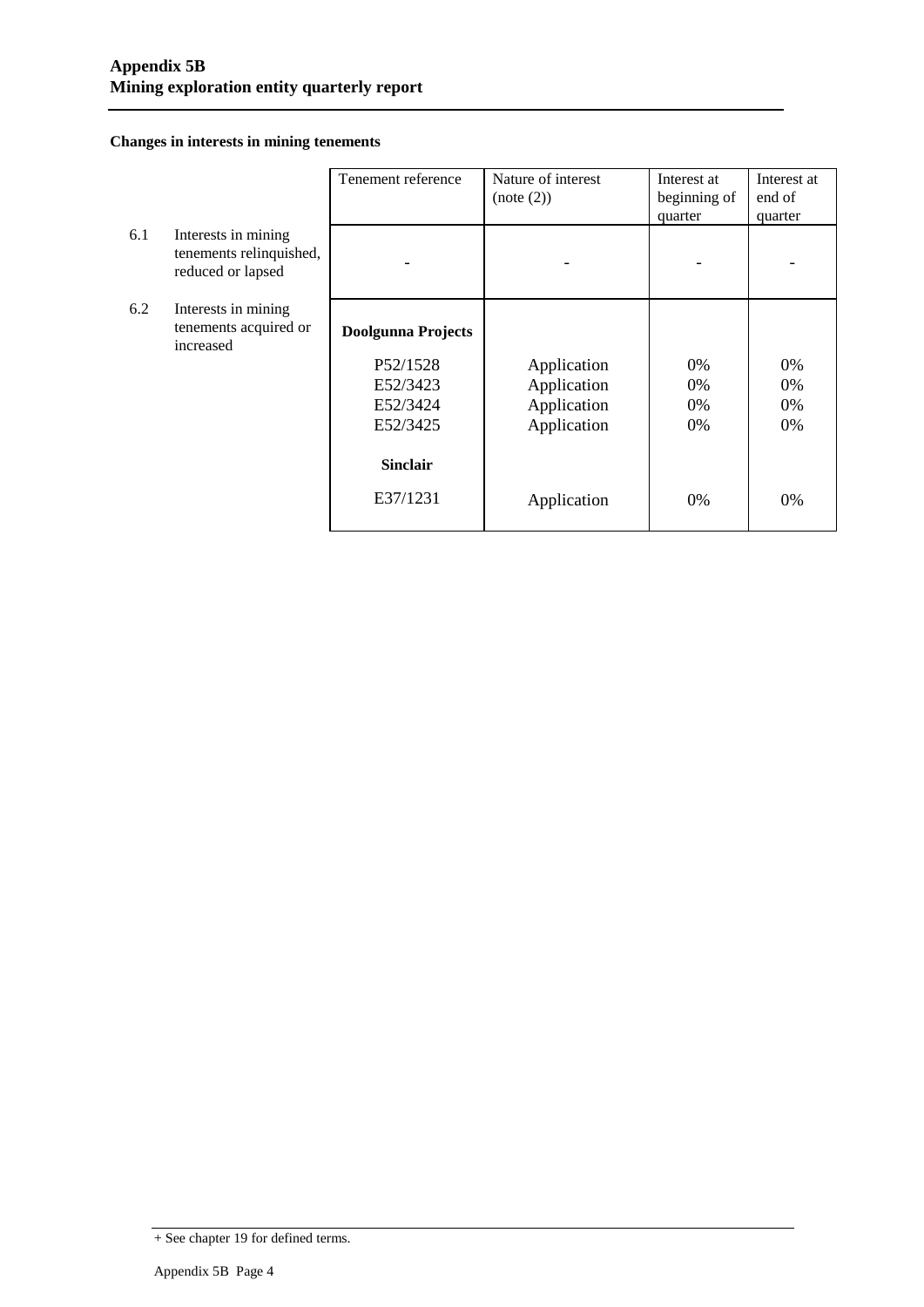#### **Issued and quoted securities at end of current quarter**

*Description includes rate of interest and any redemption or conversion rights together with prices and dates.*

|      |     |                                                                                                                         | Total number                                                   | Number<br>quoted                 | Issue price per<br>security (see<br>note 3) (cents)      | Amount paid up per<br>security (see note 3)<br>(cents)                           |
|------|-----|-------------------------------------------------------------------------------------------------------------------------|----------------------------------------------------------------|----------------------------------|----------------------------------------------------------|----------------------------------------------------------------------------------|
|      | 7.1 | <sup>+</sup> securities<br>Preference<br>(description)                                                                  |                                                                |                                  |                                                          |                                                                                  |
|      | 7.2 | Changes during quarter<br>(a) Increases through<br>issues                                                               |                                                                |                                  |                                                          |                                                                                  |
|      |     | (b) Decreases through<br>returns of capital, buy-<br>backs, redemptions                                                 |                                                                |                                  |                                                          |                                                                                  |
|      | 7.3 | <sup>+</sup> Ordinary securities                                                                                        | 185,699,879                                                    | 185,699,879                      |                                                          |                                                                                  |
|      | 7.4 | Changes during quarter<br>(a) Increases through<br>issues<br>(b) Decreases through<br>returns of capital, buy-<br>backs |                                                                |                                  |                                                          |                                                                                  |
|      | 7.5 | $+$ Convertible<br>debt securities<br>(description)                                                                     |                                                                |                                  |                                                          |                                                                                  |
|      | 7.6 | Changes during quarter<br>(a) Increases through<br>issues                                                               |                                                                |                                  |                                                          |                                                                                  |
|      |     | (b) Decreases through<br>securities matured,<br>converted                                                               | $\overline{\phantom{a}}$                                       |                                  |                                                          |                                                                                  |
| 7.7  |     | <b>Options</b> (description                                                                                             |                                                                |                                  | Exercise price                                           | Expiry date                                                                      |
|      |     | and conversion factor)                                                                                                  | 150,000<br>175,000<br>175,000<br>562,500<br>562,500<br>562,500 |                                  | \$0.40<br>\$0.50<br>\$0.60<br>\$0.43<br>\$0.51<br>\$0.60 | 30/09/2016<br>30/09/2016<br>30/09/2016<br>31/10/2016<br>31/10/2016<br>31/10/2016 |
|      |     |                                                                                                                         | 562,500<br>150,000<br>750,000<br>750,000                       | $\overline{a}$                   | \$0.69<br>\$0.90<br>\$0.41<br>\$0.49                     | 31/10/2016<br>30/06/2017<br>31/10/2017<br>31/10/2017                             |
|      |     |                                                                                                                         | 125,000<br>125,000<br>125,000<br>125,000<br>125,000            |                                  | \$0.56<br>\$0.64<br>\$0.40<br>\$0.50<br>\$0.60           | 31/10/2017<br>31/10/2017<br>01/03/2018<br>01/03/2018<br>01/03/2018               |
| 7.8  |     | Issued during quarter                                                                                                   | 125,000<br>125,000                                             | $\overline{a}$<br>$\blacksquare$ | \$0.70<br>\$0.80                                         | 01/03/2018<br>31/03/2019                                                         |
|      |     |                                                                                                                         | 125,000<br>125,000<br>125,000                                  | -                                | \$0.90<br>\$0.95<br>\$1.00                               | 31/03/2019<br>31/03/2019<br>31/03/2019                                           |
| 7.9  |     | Exercised during quarter                                                                                                |                                                                | $\overline{a}$                   |                                                          |                                                                                  |
| 7.10 |     | Expired during quarter                                                                                                  | 625,000*<br>625,000*                                           |                                  | \$0.56<br>\$0.64                                         | 31/10/2017<br>31/10/2017                                                         |

+ See chapter 19 for defined terms.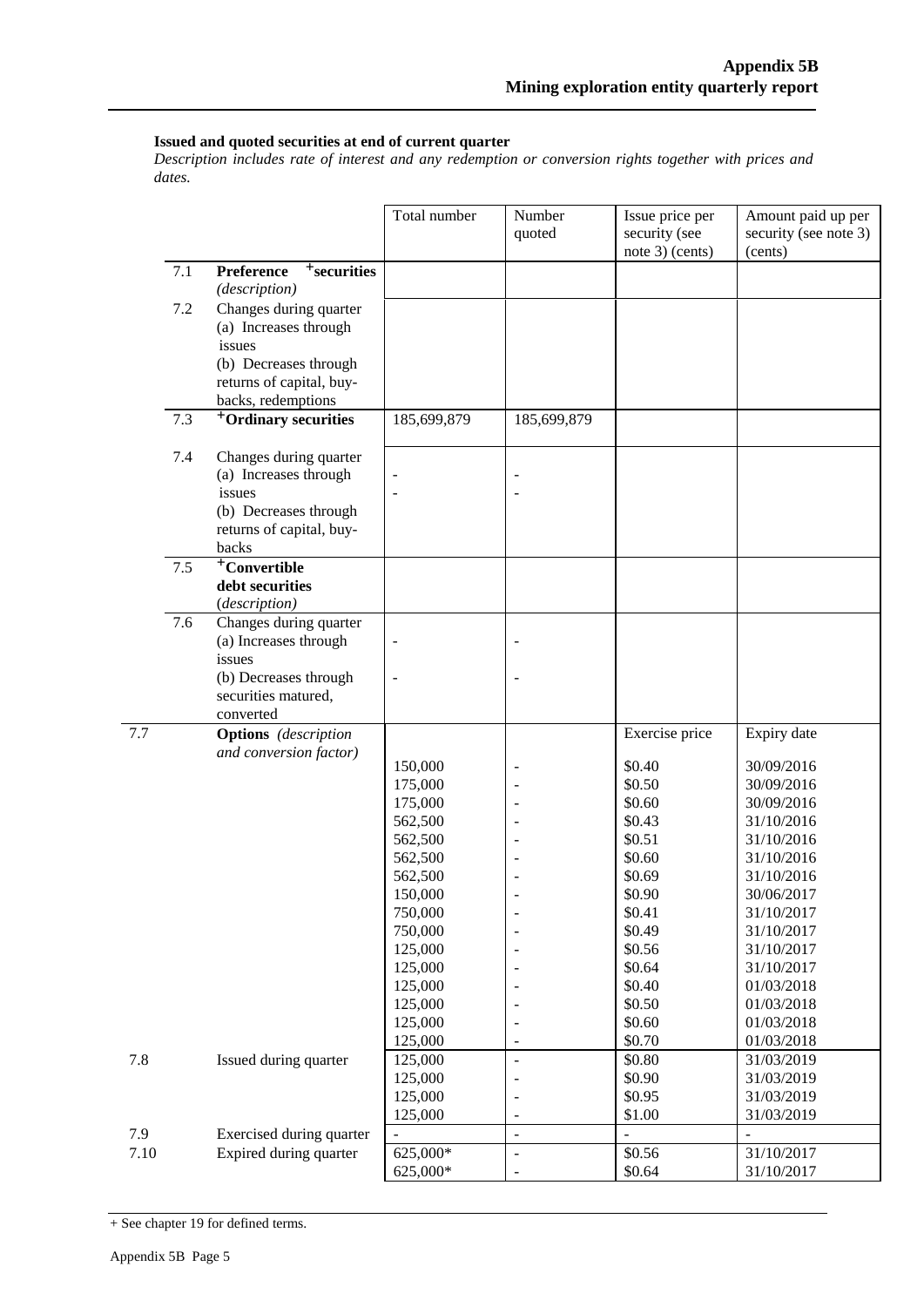|     | <b>Debentures</b><br><i>(totals only)</i>   |   |  |
|-----|---------------------------------------------|---|--|
| 712 | <b>Unsecured notes (totals)</b><br>$\omega$ | - |  |

\* *Cancellation of 1,250,000 unlisted options on cessation of Director employment.*

<sup>+</sup> See chapter 19 for defined terms.